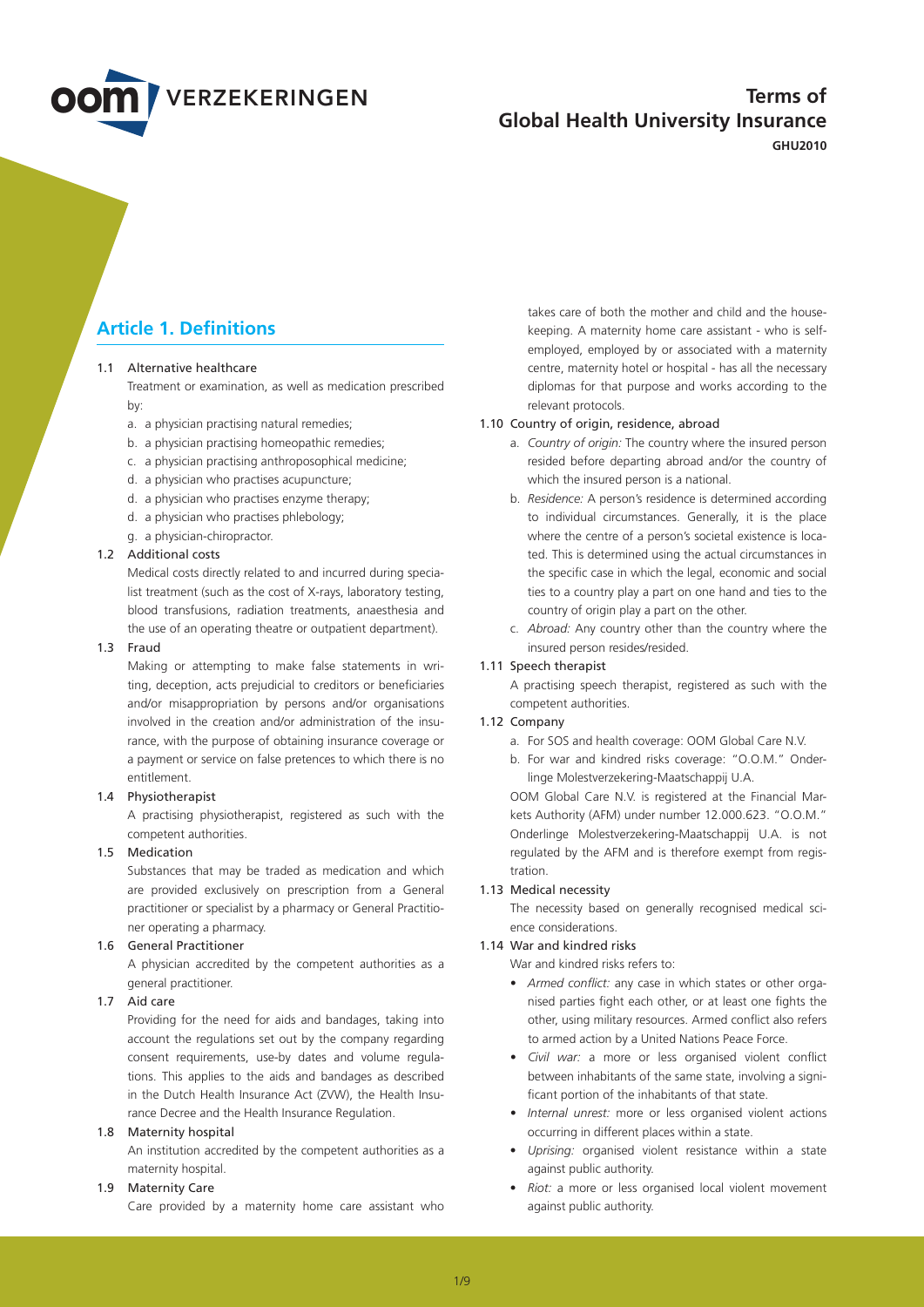• *Mutiny:* a more or less organised violent movement by members of any armed force against the authority to which they are subject.

 These definitions of war and kindred risks are part of the text filed by the Association of Insurers in the Netherlands on 2 November 1981 at the office of the clerk of the District Court in The Hague.

## 1.15 Exercise therapist

 A practising exercise therapist, registered as such with the competent authorities.

## 1.16 Education institute

 The university, college of higher education or other education institute where the insured person studies or works, on a permanent or temporary basis, and which has entered into a group agreement with either the insurance agent or the company.

# 1.17 Accident

 A sudden and direct effect of external force, whereby physical injury is sustained whose nature and location can be determined medically.

## 1.18 Admission

 A stay of more than 24 hours in a hospital, if and as long as care, examination and treatment can exclusively be provided in a hospital on medical grounds, while uninterrupted treatment by a medical specialist must be necessary.

# 1.19 Psychologist

 A practising psychologist, registered as such with the competent authorities.

# 1.20 Psychotherapist

 A practising psychotherapist, registered as such with the competent authorities.

# 1.21 Rehabilitation

 Treatment, counselling and guidance at an institution accredited by the competent authorities for rehabilitation by a team consisting in each case of a specialist and a paramedical professional practitioner and also a psychologist or expert in social, occupational or rehabilitation matters, as well as related care.

#### 1.22 Rehabilitative day care

 As described under rehabilitation, but with treatment for a day or part thereof.

# 1.23 Specialist

 A physician or dentist accredited by the competent authorities as a specialist.

# 1.24 Specialist treatment

 Treatment or examination, generally accepted according to medical standards and corresponding to the specialisation for which the specialist is registered.

## 1.25 Dentist

 A physician accredited by the competent authorities as a dentist.

# 1.26 Dental treatment

 Treatment or examination aimed at or related to improvement or recovery of dentition, according to generally accepted medical standards and performed exclusively by a competent dentist or maxillofacial surgeon.

# 1.27 Insurance agent

 The insurance agent specified on the policy sheet who brokered the group agreement between the education institute and the company.

## 1.28 Accommodation Costs

 Costs that are incurred for accommodation on the basis of lodging and that are substantiated by invoices. This includes, for instance, costs of a hotel, motel or apartment, etc., but not costs of staying at friends, family, acquaintances, etc.

# 1.29 Obstetrician

 An obstetrician accredited as such by the competent authorities.

## 1.30 Nursing costs

 The amount per day owed for care of at least 24 hours in a hospital, except for additional costs and the cost of specialist treatment.

# 1.31 Insured person

 Every person indicated as such in the policy.

## 1.32 Policyholder

 The insured person referred to as the policyholder on the policy sheet who participates in the group agreement concluded by the education institute with the insurance agent or company. The policyholder enters into the insurance contract with the company.

# 1.33 Hospital

 An institution for the care, treatment and examination of the sick, accredited as a hospital by the competent authorities.

 This description also covers an institution specially intended for rehabilitation and a sanatorium, but not rest homes, convalescence homes and nursing homes.

## 1.34 Medical transport

 Medically necessary transport of a patient, who cannot be deemed able to travel independently on medical grounds, to the nearest hospital or place of treatment, the cost of which is covered under this insurance.

# **Article 2. Region of coverage**

- 2.1 The regions to be insured are:
	- a. region A: the whole world;
	- b. region B: the whole world, with the exception of the United States and Canada;
	- c. region NL: the Netherlands.
- 2.2 Within the valid term of the insurance, the insurance will be in effect in the region as stipulated on the policy sheet.
- 2.3 Notwithstanding the insured region, there will be no coverage in the Netherlands as long as there is an insurance obligation for Dutch national health insurance, any other legal health insurance under the Dutch Health Insurance Act (Zvw) or any other legal provision.
- 2.4 If region NL is insured, coverage under this insurance in the event of temporary residence outside the Netherlands will remain in effect until 50 days after departing from the Netherlands, starting on the day that the insured person leaves the Netherlands. If a female insured person temporarily resides outside the Netherlands for reasons of childbirth, coverage outside the Netherlands will remain in effect for her, and children living with her up to the age of 16 years, for a maximum of 90 days before and 90 days after the delivery.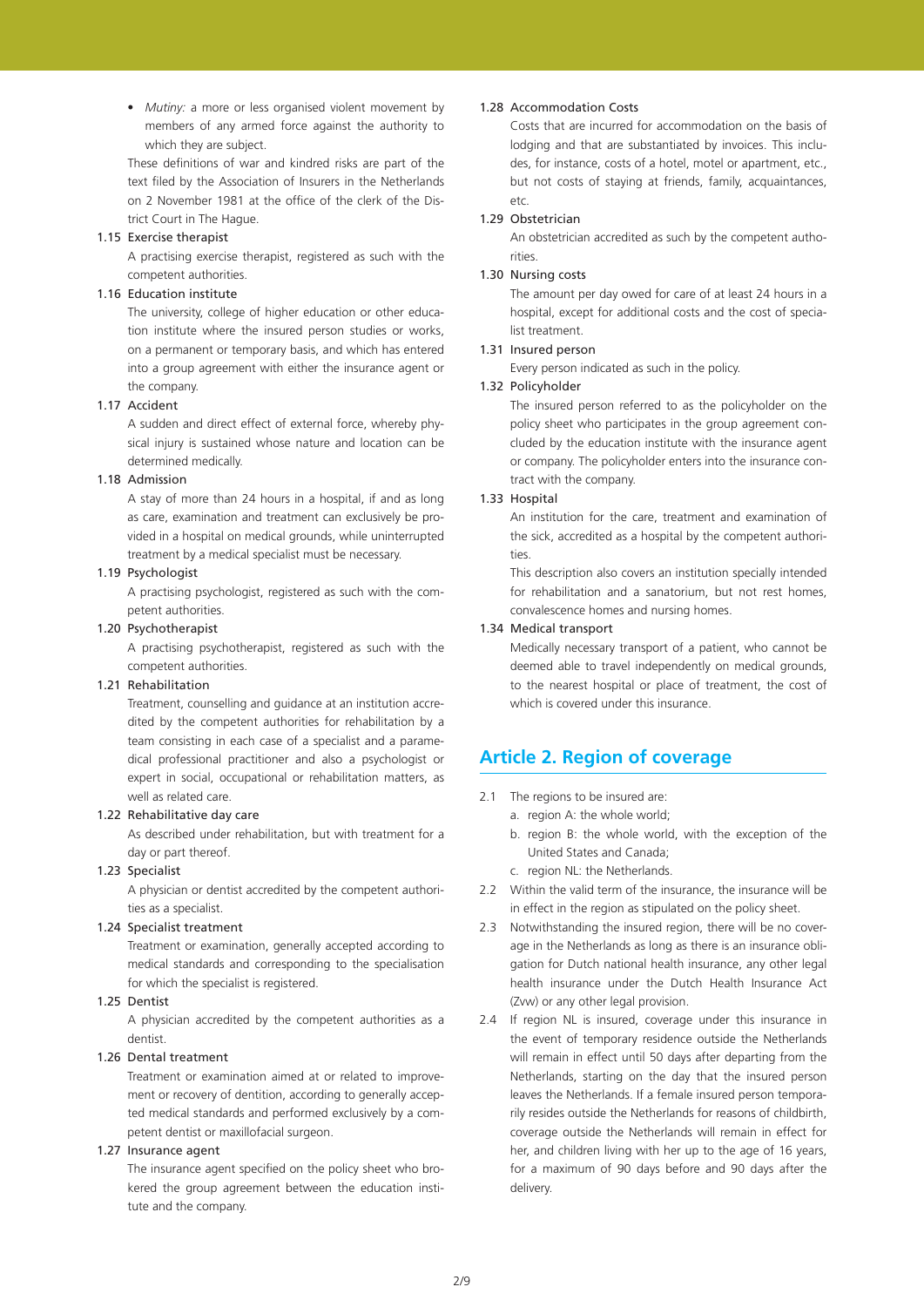# **Article 3. Scope of coverage**

# 3.1 Uncertain event

 The insurance provides coverage only if and as long as the requirement for uncertainty indicated in article 7:925 of the Dutch Civil Code (BW) is fulfilled. This requirement for uncertainty is fulfilled if and as long as the damage for which compensation is claimed is the result of an event for which it was uncertain to the parties at the time of entering into the insurance that damage was Incurred therefrom for the policyholder/insured person or for a third party, or would still arise in the normal course of events.

# 3.2 Medical necessity

 If and as long as there is a medical necessity, the company will compensate the costs of SOS and/or medical treatment received as stated in article 4.

# 3.3 Terrorism

 The consequences of an event related (directly or indirectly) to terrorism, malicious contamination or preventive measures are insured in accordance with the coverage and definitions as set out in the 'Terrorism Coverage Clause Sheet of the Dutch Terrorism Damage Reinsurance Company (NHT N.V.)' and the 'Protocol for Claims Handling of the Dutch Terrorism Reinsurance Company (NHT N.V.)' and notes thereto. The text of said Clause Sheet and Protocol and notes thereto can be consulted or downloaded from the NHT website at www.terrorismeverzekerd.nl or requested from the company.

## 3.4 War and kindred risks

- a. This insurance includes compensation of SOS and/or health costs of an insured person as a result of war and kindred risks, provided such costs are insured according to the provisions elsewhere in these insurance terms involved.
- b. Coverage for war and kindred risks is effective worldwide. The terms of article 3.6 apply notwithstanding.

### 3.5 Insured period

 The insured costs are eligible for the determination of the payment provided they are incurred during the period in which the insurance is in effect.

#### 3.6 Insured in region B or NL, costs incurred in region A

- a. 50% of the eligible costs incurred in region A and insured for region B or region NL will be compensated.
- b. If the insured region is changed from region B or region NL to region A for the purpose of undergoing medical treatment in region A, the costs will be compensated according to the terms of part a.

## 3.7 Maximum rates

 Under no circumstances will an amount be compensated that is higher than the rates approved by official bodies.

## 3.8 Foreign currency

 Invoices in foreign currency will be converted to euro according to the rate on the last day or business day of the month preceding the date of the invoice. The company uses the average of the buy and sell rates as published on the GWK Travelex website at www.travelex.com/nl/.

# 3.9 Free choice

 The insured person is free to choose a hospital and care provider.

# **Article 4. Description of coverage**

# 4.1 Hospitalisation

- a. The costs of hospitalisation will be compensated during an uninterrupted period of a maximum of 365 days. If this period is interrupted by more than 30 days, a new period will begin.
- b. If the hospital where the insured person has been admitted offers multiple classes of care, this insurance will provide coverage based on the class of care equivalent to  $3^{rd}$  class in a Dutch hospital. Added costs of a higher class of care are not eligible for compensation.

# 4.2 Medical transport

- a. Ambulance transport by road as well as ambulance transport by water or air, provided a different form of transport is not available or not sensible for medical reasons. In all cases, the most affordable means of transport must be chosen.
- b. Seated medical transport by public transport (lowest class), taxi or own car, directly preceding and directly following a visit to the care provider. The cost of own transport is compensated at a maximum of  $\epsilon$  0.20 per kilometre travelled.

### 4.3 Transplantation

- a. Transplant costs of the following tissues and organs in a hospital: bone marrow, bone, cornea, skin tissue, kidney, heart, liver (orthotopic), lung, heart-lung and kidney-pancreas. The right to compensation exists exclusively after prior consent by the company. The cost of transplantations of other organs is not compensated.
- b. The cost of care and treatment of the donor is also covered on the basis of the class for which he or she is insured. A donor will also be entitled to medical treatment for no more than 3 months from the date of release from the hospital to which the donor was admitted for selection or removal of transplant material, provided said treatment is related to the organ transplantation in question that is subject to the coverage.

## 4.4 Dialysis

 For the insured person, after prior approval by the company.

4.5 Plastic surgeon Due to disfigurement caused by an accident or due to serious defects present and reported at birth.

#### 4.6 Pregnancy, delivery and maternity care

- a. Costs incurred within the first 12 months from the mother being insured with the company for the cost of pregnancy, delivery and maternity care will be compensated only if there is an unforeseen emergency situation requiring critical medical intervention, as long as this is the case according to the company's medical adviser.
- b. Costs incurred after the mother has been insured with the company for at least 12 months for the costs of pregnancy, delivery and maternity care will be compensated as set out in articles 4.6.b.1 and 4.6.b.2, regardless of whether there is a medical indication.

#### **1 Pregnancy and delivery**

a. As soon as the pregnancy is known, the OOM Emergency Centre must be contacted. If the employees of the Emergency Centre approve the costs associated with the pregnancy and/or delivery, these will be compensated according to articles 3, 4.1 and 4.7.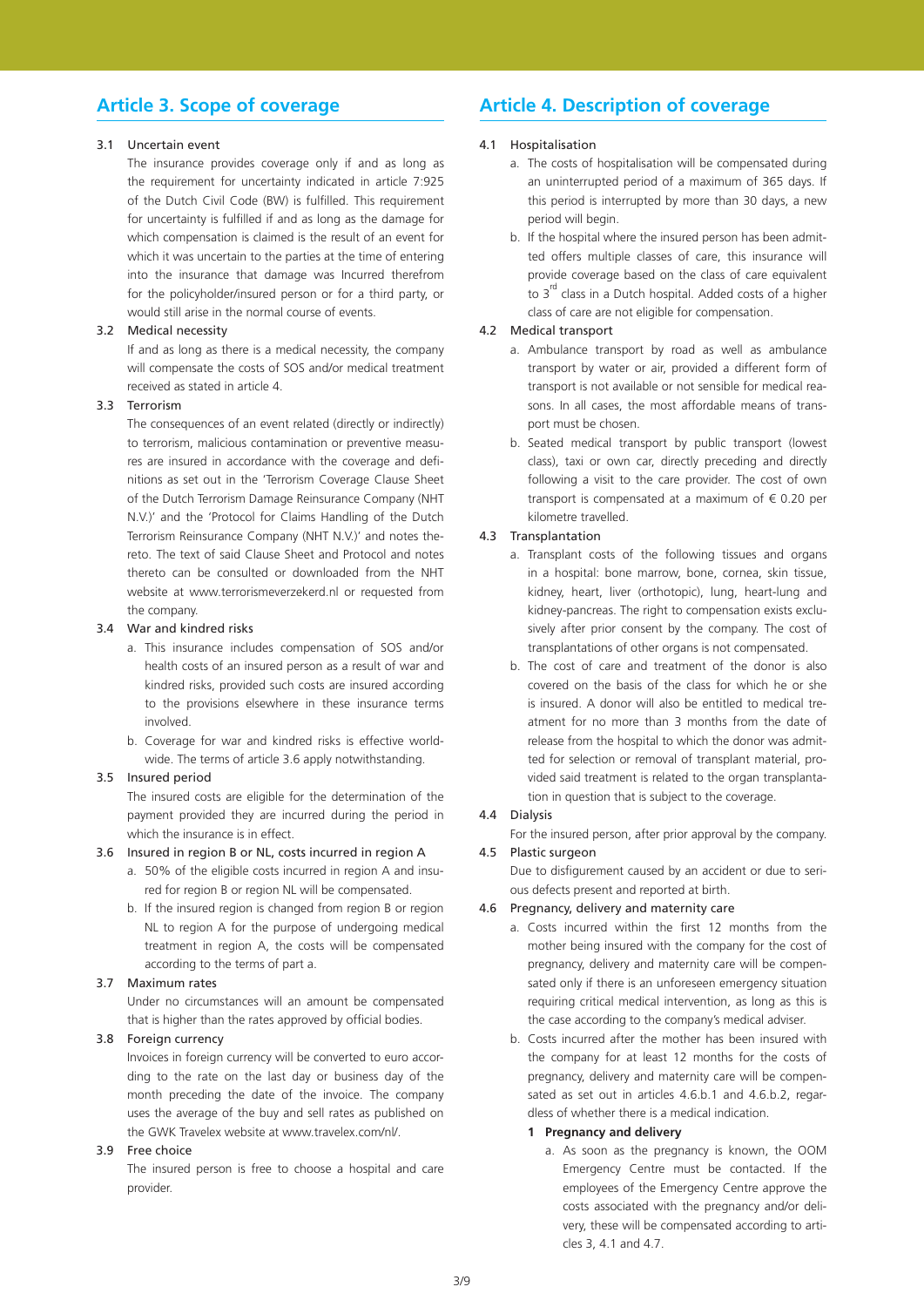The following costs are eligible for compensation:

- 1 obstetric aid charged by a specialist, General Practitioner or obstetrician;
- 2 testing and medication prescribed by the specialist, General Practitioner or obstetrician;
- 3 use of an outpatient department;
- 4 admission to a hospital or maternity hospital.
- b. If the terms of Article 4.6.b.1.a are not fulfilled, a maximum of 65% of the insured costs will be compensated.
- **2 Maternity care at home**
	- Maternity care costs will be compensated up to a maximum of  $\epsilon$  1,500, distributed over a period of a maximum of 10 days, calculated from the day of delivery. If delivery occurs in a hospital or maternity hospital (other than delivery in an outpatient department), the sum of  $\epsilon$  150 will be deducted for each day of admission.

# 4.7 Costs of non-clinical medical aid

 Specifically, for:

- a. specialist treatment;
- b. additional costs;
- c. laboratory testing prescribed by a General Practitioner or specialist, charged by a hospital or laboratory;
- d. treatment by the General Practitioner;
- e. medication:
- f. treatments by a physiotherapist/exercise therapist to a maximum of 25 treatments per insured person per insurance year or insured period if insured for a shorter period;
- g. treatments by a speech therapist to a maximum of 25 treatments per insured person per insurance year or insured period if insured for a shorter period;
- h. psychotherapy treatments, after prior approval by the company, to a maximum of  $\epsilon$  700 per insured person per insurance year or per insured period if insured for a shorter time, on the condition that treatment is provided by a psychiatrist or psychotherapist.

 Psychotherapy treatments by a psychologist are not compensated, unless the psychologist has been given permission by the competent authorities to provide such treatments;

- i. vaccinations and immunoglobulins against:
	- 1 rabies, but only after the insured person has been scratched, bitten or licked by an animal possibly infected with rabies.
	- 2 tetanus, but only after injury with a risk of tetanus infection and if preventive vaccinations do not provide sufficient protection.
- j. rehabilitative day care;
- k. dental treatment by a dentist or maxillofacial surgeon. A maximum of  $\epsilon$  350 per insured person per insurance year or per insured period if insured for a shorter time, will be compensated.

# 4.8 Exceptional Medical Expenses Act (AWBZ)

 In certain situations, there is a waiting period for AWBZ services for persons from abroad having settled in the Netherlands and therefore becoming insured under AWBZ. During this waiting period, these services will be compensated by the company.

#### 4.9 Accommodation costs

Personal accommodation costs incurred by a patient in

relation to medical treatment outside his or her place of residence to a maximum of  $\epsilon$  100 per day and a maximum of € 2,000 per event of illness, if and inasmuch as staying in the vicinity of the hospital is necessary on medical grounds.

# 4.10 Cost of search and rescue

 This refers to the costs necessarily incurred for an insured person on the orders of an official authority (such as the police) to find, rescue or recover an insured person who is missing or has been involved in an accident. A statement by the above authority must be presented to the company, whereas there is no right to compensation in the absence of such a statement under this insurance. A maximum of € 10,000 per event is compensated for search and rescue costs.

## 4.11 Cost of repatriation and evacuation

- a. If **medical treatment** in the country where the insured person is residing is **not possible** and **treatment cannot be deferred**, the following costs will be compensated:
	- 1 the patient's air travel expenses;
	- 2 air travel expenses, as well accommodation costs, of a guide, if guidance is medically necessary;
	- 3 air travel expenses, as well as accommodation costs, of a guide in the case of repatriation/evacuation of a child up to the age of 16 years, regardless of whether guidance is medically necessary;
	- 4 air travel expenses incurred by the insured person for the return journey to his or her location;
	- 5 air travel expenses, as well as accommodation costs, of one or more children, not older than 24 months, if repatriation of the mother is eligible for compensation under this insurance and the children are insured with the company.
- b. The insured person is entitled to choose between transport to the nearest hospital and a hospital in the country of origin or the country where he or she resides, provided that effective treatment is possible in the hospital concerned.
- c. Air travel expenses for a scheduled flight or charter will be maximally compensated according to the rate applicable for tourist class. In all cases, the most affordable means of flying must be chosen.
- d. Accommodation costs as indicated in 2, 3 and 5 of part a of this article will be compensated to a maximum of € 100 a day and to a maximum of € 2,000 per case of illness.
- e. Medical evaluation of repatriation/evacuation is by the company in all cases. Social reasons, hygienic conditions on site, HIV infection risk alone and repatriation with the aim of prevention will not result in compensation of air travel expenses.
- f. The cost of repatriation or evacuation related to treatments excluded from compensation will not be eligible for compensation.
- g. The company is entitled to repatriate the insured person (even if not medically necessary to do so) in the case of hospitalisation or the need for hospitalisation as soon as it is medically sensible to continue or begin hospitalisation in the country where the insured person resides.

#### **4.12 Cost of transport of mortal remains**

 The cost of transport of the mortal remains of the insured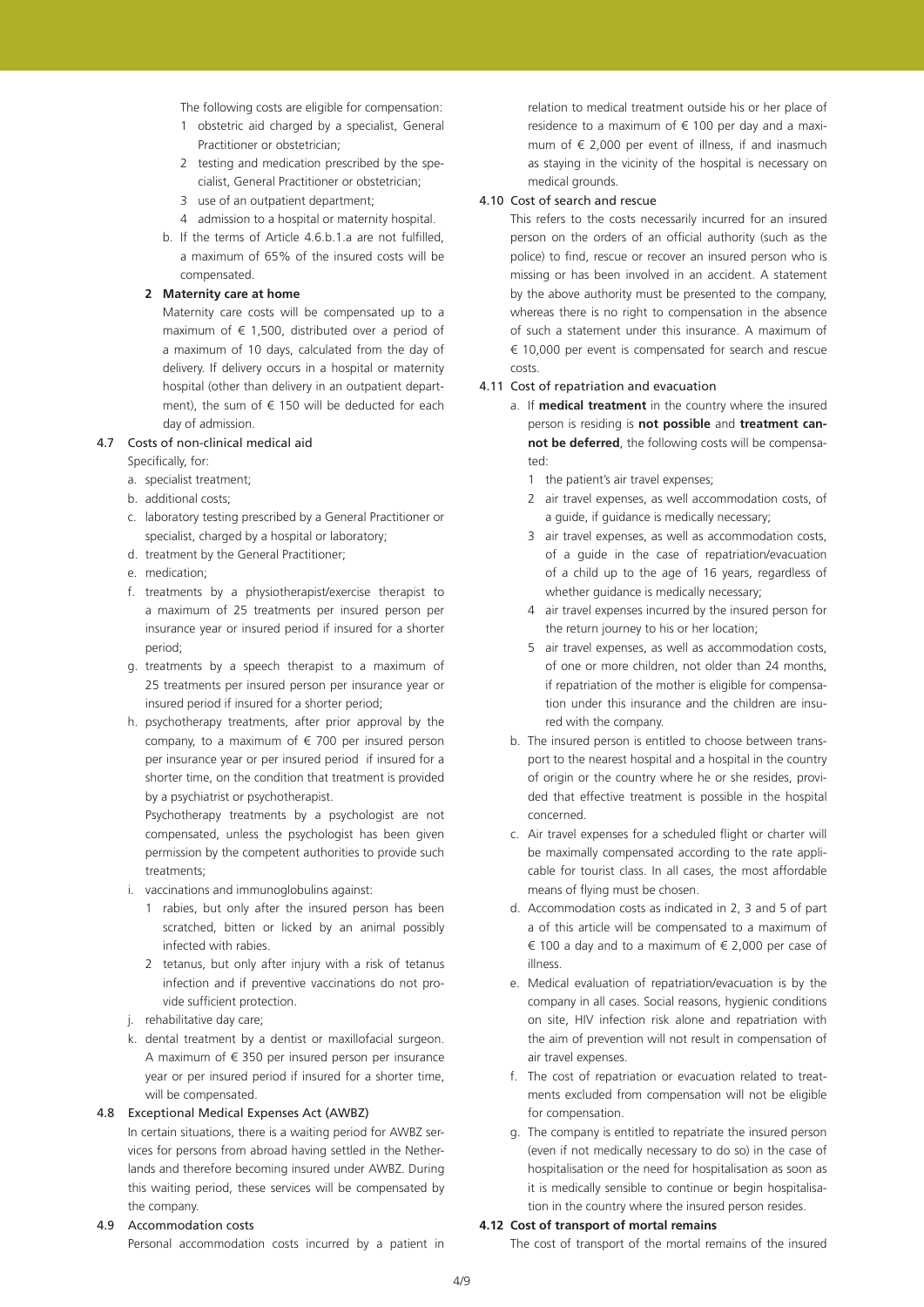person to a country of choice. The cost of the inner coffin required for transport under applicable regulations is included.

## 4.13 Extraordinary expenses

 Being:

**a. the cost of extending a flight ticket** for an insured person, required due to the illness or accident injury of that insured person, occurring during leave in country of origin, to a maximum of  $\in$  1,200.

 If the illness or accident injury is life-threatening, the cost of extending the flight tickets of family members insured under this policy will also be eligible for compensation, also to a maximum of  $\in$  1,200 per person.

- **b. travel and accommodation costs** incurred by one person originating in the country of origin in the event of life-threatening illness or injury or death of an insured person. Compensation of accommodation costs is subject to a maximum of  $\epsilon$  100 a day, with a maximum of € 2,000 per event.
- **c. telecommunication expenses** incurred by the insured person in relation to covered repatriation, to a maximum of € 125 per repatriation.

# **Article 5. Exclusions**

Inasmuch as is not explicitly stated otherwise on the policy sheet, there is no claim for compensation of costs:

- 5.1 of home pharmacy and/or non-prescription items.
- 5.2 of malaria prophylaxis and vaccinations, except vaccinations referred to in article 4.7.i.
- 5.3 of spectacles, contact lenses and dentures.
- 5.4 of examinations and certificates.
- 5.5 of reversing a sterilisation.
- 5.6 for the patient contribution payable under the Exceptional Medical Expenses Act (AWBZ).
- 5.7 arising from, or related to nuclear reactions and the fission products thus occurring, regardless of how the reactions occur, other than in medical treatment applied to the insured person.
- 5.8 arising from war and kindred risks.
	- a. related to, caused by or arising from participation other than for the protection of one's own life or that of companions in the situation – in one of the events stated in article 1.14;
	- b. if the insured person exposes himself or herself to any punitive measure through actions or statements;
	- c. resulting from an event related (directly or indirectly) to terrorism, contrary to the terms of article 3.3;
- 5.9 if a claim could be made, in the absence of this insurance. on compensation, payment and/or assistance based on other insurance, legislation or provision, whether predating this insurance or otherwise. In that case, this insurance will then be valid only after all other insurance has been claimed. In that case, only that damage will be eligible for compensation, payment and/or assistance that exceeds the amount that can be claimed elsewhere or could be claimed elsewhere if this insurance did not exist. Article 7:961 part 1 of the Dutch Civil Code does not apply.
- 5.10 if the company is intentionally misled by the policyholder, insured person and/or beneficiary of payment by failing to disclose facts and circumstances that are important to the

company in evaluating the claim and/or by making false statements, unless such misleading does not justify this exclusion.

- 5.11 of damage related directly or indirectly to or caused by the insured person participating in or knowingly and willingly being present during a hijacking, strike, rebellion and/or act of terrorism.
- 5.12 of damage directly or indirectly related to or caused while the insured committed or aided in the committing of a crime.
- 5.13 if the damage is attributable to intent and/or conscious or unconscious recklessness of the insured person or someone with an interest in the benefit.
- 5.14 if an incorrect representation of matters is given by the policyholder, insured person or beneficiary or if an untrue statement is made and the company's interests are thereby infringed. If the infringement of interests is not such that it justifies exclusion, the company will deduct the damage as a result of the incorrect representation of matters or untrue statement by the policyholder, insured person or beneficiary from any payment or, if payment has already occurred, recover it from the person who gave the incorrect representation of matters or made the untrue statement. If the incorrect representation of matters is given or an untrue statement is made with the intent of misleading the company, there will be no claim for compensation of costs.
- 5.15 of fertility treatments, as well as complications related thereto or arising therefrom.
- 5.16 of abortion, as well as complications related thereto or arising therefrom.
- 5.17 of sterilisation and in accordance with article  $5.5$  reversal thereof, as well as complications related thereto or arising therefrom.
- 5.18 of contraceptive aids.
- 5.19 of a second opinion.
- 5.20 of preventive medicine, including juvenile health care as provided in the Netherlands by the Infant Welfare Centre.
- 5.21 of heredity testing, as well as complications related thereto or arising therefrom.
- 5.22 of aids care.
- 5.23 of alternative healthcare.
- 5.24 of orthodontic treatment.

# **Article 6. Provisions regarding war and kindred risks**

## **By "O.O.M." Onderlinge Molestverzekering-Maatschappij U.A.**

- 6.1 Creation of department funds
	- a. Various department funds are created within the health costs department of the company for each half calendar year, including the Global Care Health Insurance fund.
	- b. Premiums earned for war and kindred risks coverage will be paid into this department fund following deduction of expenses.
	- c. Costs associated with damage settlement and damages incurred in the course of the half calendar year are charged to the fund, provided they have not yet been compensated by any government or third party, by agreement or otherwise, or can reasonably be expected to be compensated thus. All department funds combined will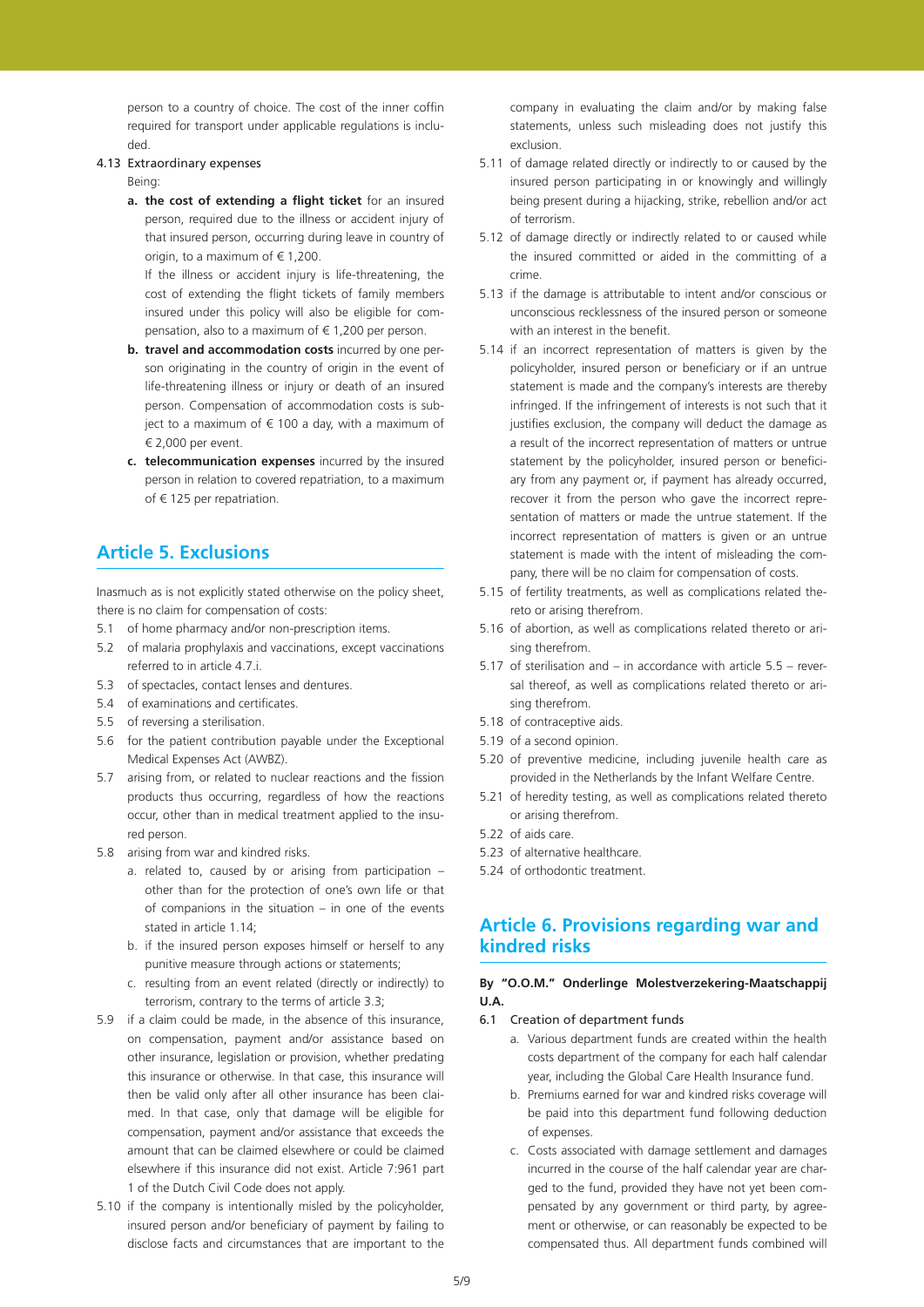be supplemented as necessary each half calendar year with a maximum of half of the department reserve present at the start of the calendar year.

- d. A surplus of funds available for payments in the first or second half calendar year will be distributed after the end of that calendar year among the insured persons to whom claims established in the other half calendar year have not been paid in full, to a maximum of those established claims.
- e. After approval by the board of directors, the management is authorised to add an allocation from the general reserve to any half-yearly fund.
- f. After all claims for payment have been fulfilled, any surpluses of the department fund will, on a proposal by the management and after approval by the board of directors, be added after the end of the calendar year to the department reserve and, to a maximum of 10%, to the general reserve.

## 6.2 Payment of damages

- a. After the extent of the damage is determined, the company will inform the policyholder in writing of the amount to which his or her maximum claim for payment from the department fund is acknowledged.
- b. As soon as possible after the end of a half calendar year, the total of claims will be determined and payment will be made, less any advances given.
- c. If the total of claims for any half calendar year is greater than the amount available for the relevant department fund, the highest possible percentage of each of the acknowledged damages will be paid, whereby all obligations will be fulfilled.
- d. The total payment will not be more than the acknowledged damage in any event.
- e. If the company learns later of compensation attributed by any government or third party that it did not take into account on payment, the company will review the payment made and demand restitution as necessary.

# **Article 7. Payment of damages**

## 7.1 Acknowledgement

 After a claim is received, the eligibility and extent of eligibility for compensation of the damage is first determined, taking maximum compensation into account, among other factors. The damage is acknowledged for this amount.

## 7.2 Payment

 Payment is then made for the acknowledged amount, less excess, if and inasmuch as it applies. Payment is made in euro to the policyholder, unless agreed otherwise.

- 7.3 Excess
	- a. The excess applies for each insured person for each year insured, or if the period is shorter, for each period insured, and is indicated on the policy sheet.
	- b. If the period of admission passes the end of the year insured, the excess for said admission will never be more than the excess payable for a single year insured.

# **Article 8. Obligations**

# 8.1 Obligation to report damage / OOM Emergency Centre

- a. As soon as the policyholder/insured person is aware or should be aware of an event that may result in a payment obligation for the company, he or she must report the event to the company as quickly as is reasonably possible.
- b. This means, among other things, that in the event of hospitalisation, pregnancy/delivery, search/rescue, repatriation/evacuation or transport of mortal remains, as well as for outpatients' department treatments in the United States and/or Canada, the policyholder/insured person is obligated to inform the company as soon as is reasonably possible.

# **1 Calling the OOM Emergency Centre**

 In the following situations, always immediately contact the

## **OOM Emergency Centre** ☎ **+31 (0)70 353 21 35**

- Admission to a hospital outside the Netherlands
- Death
- Repatriation or necessary early return
- Pregnancy and delivery
- Outpatients' department treatment in the US and Canada

# **2 Contact with the company**

In other cases, you can contact

## **OOM Verzekeringen**

website: www.oomverzekeringen.nl e-mail: info@oomverzekeringen.nl fax: +31 (0)70 360 18 73 telephone: +31 (0)70 353 21 00

 (during office hours in the Netherlands)

c. Other events that may result in a payment obligation, based on this health insurance, need not be reported.

# 8.2 Damage information obligation

- a. The policyholder/insured person is required to provide the company, its medical adviser or those in charge of verification with all information and documentation, within a reasonable time, that is important for the company to evaluate the payment obligation.
- b. This means, among other things, that all invoices must be specified so that the compensation that the company is obliged to pay may be determined without further enquiries.

# 8.3 Cooperation obligation

- a. The policyholder/insured person is obliged to cooperate in full and refrain from all that may infringe the interests of the company.
- b. This means, among other things, that he or she is obligated to inform the company of all other known insurance policies that provide coverage at the time of the event for damage claimed under this insurance.
- c. He or she is also obligated to assist the company in seeking redress from liable third parties.
- d. The policyholder/insured person is also obligated to refrain from acknowledging liability.

# 8.4 Liability for non-fulfilment of obligations

a. No rights may be derived from this insurance if the policyholder/insured person has not fulfilled one or more of the above policy obligations and has thereby infringed the company's interests.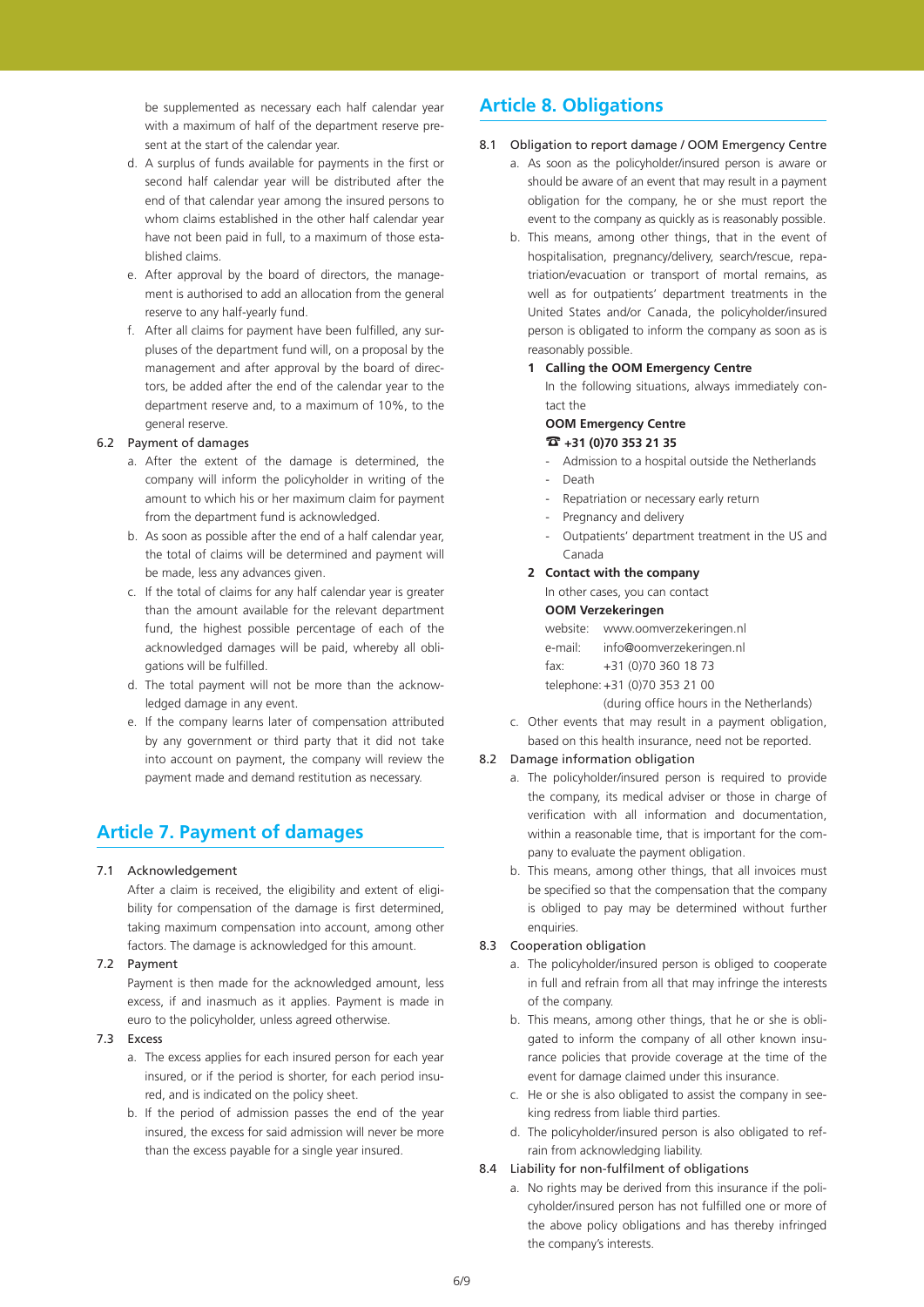- b. There is no infringement of interests where liability is rightly acknowledged or if mere facts are acknowledged.
- c. All rights to payment lapse if the policyholder/insured person has not fulfilled the above obligations, with the intent of misleading the company, unless such misleading does not justify the lapsing of rights.

# **Article 9. Premium payment, premium refund and suspension**

Depending on the payment method indicated on the policy sheet, the following terms apply:

# 9.1 Automatic debit

 If the payment method stated on the policy sheet is *automatic debit*, the terms in accordance with articles 9.1 and 9.4 apply.

a. The policyholder is obliged to pay the premium owed on the premium due date to the company, in advance, including expenses and, if applicable, insurance tax.

# **b. Starting premium**

- 1 If the policyholder does not pay the starting premium no later than the thirtieth day from receipt of the request for payment, or refuses to pay, no coverage will be provided, without notice of default required by the company, regarding any events occurring on or after the effective date or amendment date.
- 2 Starting premium includes: the premium owed by the policyholder in relation to an interim change in the insurance.

### **c. Subsequent premium**

- 1 If the policyholder refuses to pay the subsequent premium, no coverage will be provided regarding events occurring on or after the premium due date.
- 2 If the policyholder does not pay the subsequent premium on time, no coverage will be provided for events occurring from the fifteenth day after the company has made a written demand for payment to the policyholder after the premium due date and payment has not been made.
- 3 Subsequent premium includes: the premium owed by the policyholder on tacit renewal of the insurance.
- d. If coverage is suspended, the policyholder must still pay the premium as well as collection costs.

# 9.2 **Education institute**

 If the payment method stated on the policy sheet is *education institute*, the terms in accordance with articles 9.2 and 9.4 apply

- a. The education institute must pay to the company the premium owed, including expenses, within 14 days after receiving the request for payment.
- b. The education institute and policyholder will organise any settlement of the premium between themselves.
- c. If the obligation as stated in article 9.2.a is not fulfilled, the company will demand payment from the education institute.
- d. If the company has demanded payment from the education institute in writing and no payment has been made, the company will be entitled to suspend the insurance coverage from the fifteenth day after the demand. If

coverage is suspended, the company will inform the education institute and the policyholder in writing.

e. If coverage is suspended, the education institute must still pay the premium as well as collection costs.

## 9.3 Insurance agent

 If the payment method stated on the policy sheet is *insurance agent*, the terms in accordance with articles 9.3 and 9.4 apply.

- a. Premium payment to the company occurs through the insurance agent in accordance with the terms as set out in the OOM Verzekeringen - Insurance Agent terms of cooperation.
- b. The insurance agent, education institute and policyholder will organise any settlement of the premium among themselves.
- c. If the policyholder fails to pay the premium to the insurance agent, the insurance agent may hand over the collection thereof to the company in accordance with the terms of cooperation mentioned under a. The company will then again request payment from the policyholder. If the policyholder then does not fulfil the premium payment obligation within the period set in the request for payment, the insurance coverage will be suspended in accordance with the terms under b and c of article 9.1.
- d. If coverage is suspended, the policyholder must still pay the premium as well as collection costs.

## 9.4 All payment methods

 Regardless of the payment method indicated on the policy sheet, the following terms apply:

- a. No compensation is owed for expenses whose necessity or the expectation of incurring them became apparent in the time that the insurance is or was suspended.
- b. Coverage will take effect again for events occurring after the day that the amount owed by the policyholder, or education institute, including premium, insurance tax and costs (including collection charges) is received in full by the company. In the event of agreed instalment payments, coverage will not be restored until all instalments remaining unpaid have been paid.
- c. If the policyholder, or education institute, does not pay the premium owed in time on the first premium due date, or refuses to pay, and if the policyholder, or education institute, does not pay the subsequent premium in time or refuses to pay, the insurance will end on written termination by the company. In the event of no timely payment of the subsequent premium, however, only if the company has demanded payment of the subsequent premium by the policyholder, or education institute, after the premium due date, to no avail. The insurance will end on the date stated in the letter of notice, albeit, except in the case of intent to mislead, no earlier than two months after the date of the letter of notice. Termination does not affect the suspension of the insurance on the basis of the above provisions to the date on which the insurance ends.
- d. Except in the case of termination due to intent to mislead the company, the ongoing premium will be refunded reasonably in the event of early termination.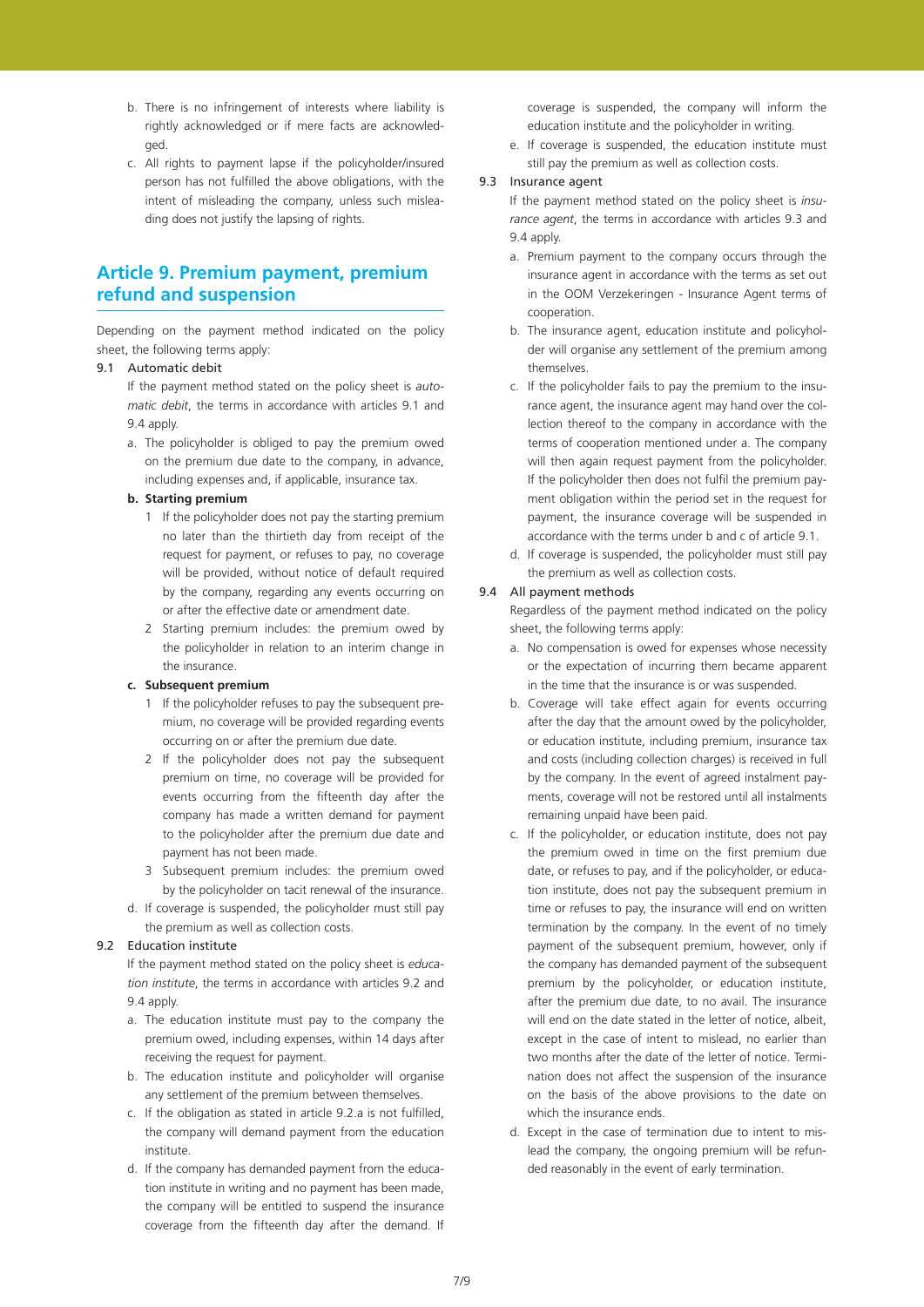# **Article 10. Basis, duration and end of insurance**

## 10.1 Insurance basis

- a. Registration for this insurance forms the basis of the insurance. Registration is the responsibility of the education institute, but may also be done by the insurance agent or policyholder.
- b. If a registration form is used for registration, the registration form with statements made by the policyholder or insured person, written in person or otherwise, and any written information provided separately by the policyholder or insured person, forms part of the basis of this insurance and is considered to constitute a whole with the policy.

## 10.2 Insurance duration

 The insurance is entered into for the duration of the stay abroad if insured for region A/B, or for the duration of the stay in the Netherlands if insured for the Netherlands region.

## 10.3 Effective date of the insurance

 The insurance becomes effective from when the policyholder and/or one or more co-insured persons stay abroad, provided that the education institute has given timely notice thereof, in accordance with the provisions of article 10.5. If the education institute has not given timely notice thereof, the insurance will commence on the date of the notice.

## 10.4 End of insurance

a. The insurance will end:

- 1 when the group interest is no longer placed with the company;
- 2 if an evaluation reveals that the requirements for the minimum number of insured persons within the group, or the random nature of the group, are not being met;
- 3 if the policyholder and/or one or more co-insured persons no longer participate(s) in the group;
- 4 if the insured person returns to the Netherlands (if insured for region A/B) or returns to the country of origin (if insured for the Netherlands region).
- b. If a situation as referred to in 10.4.a.3 or 10.4.a.4 occurs, the policyholder must ensure that the insured person(s) are deregistered in due time, according to the provisions of article 10.5.
- c. If the policyholder does not give timely notice of deregistration, the insurance will be terminated with effect from the first day after the date of deregistration.
- d. The insurance coverage will lapse as from the expiry date referred under a.3 or a.4. The premium payment obligation will however continue to exist until the termination date as set out under c.

## 10.5 Registration and deregistration

- a. The education institute is responsible for registering the insured person.
- b. Registration must preferably be completed before departure abroad (if insured for region A/B) or to the Netherlands (if insured for the Netherlands region), but in any event within 14 days of that departure.
- c. The policyholder is responsible for deregistering the insured person.

d. Deregistering under the circumstances referred to in article 10.4.a.3 and 10.4.a.4 must preferably be done before the relevant expiry date, but in any event within 14 days thereof.

### 10.6 Early termination by the company

- a. It is expressly stipulated that the company is not entitled to terminate the insurance early, other than according to the provisions under b and c.
- b. By way of exception to the terms under a, the company may, by written notice, at a time determined by the company, terminate the insurance early in cases as indicated in articles 10.4.a.1 and 10.4.a.2 (End of group insurance), 9 (Premium Payment, Premium Refund and Suspension) and 14 (Fraud).
- c. The company is also entitled to terminate the insurance unilaterally and with immediate effect if the policyholder and/or insured person commits or attempts to commit fraud, deceit, intentionally make(s) incorrect statements and/or commit(s) other serious offences (such as duress and threats). In such cases, the insurance, including any supplementary insurance, will be terminated with effect from the date that the offence in question occurred or on any other date to be determined by the company.

# **Article 11. Revision of the premium and/or terms**

- 11.1 The company is entitled to revise the terms of insurance and premiums of its policies, either as a whole or in groups. Such revision will occur for each insurance on a date to be set by the company.
- 11.2 The company will inform the policyholder of the intended revision.
- 11.3 The policyholder is entitled not to agree to a revision resulting in reduced coverage or an increased premium. If the policyholder has informed the company of this within one month from the date stated in part 1, the insurance will end as of the date indicated in part 1, with a refund of the premium for the period not elapsed for which the premium has been paid.
- 11.4 If the company has not received any notice from the policyholder within the stated period of one month after the date stated in part 1, the insurance will be continued under the new terms and/or for the new premium.

# **Article 12. Change of risk**

- 12.1 Any change in the composition of the family and any other change affecting the rights and obligations under this insurance contract must be communicated to the company in writing as quickly as possible, within one month from the time that the change occurred. If the policyholder omits to act as above, the right to any restitution of premiums will lapse, as will the right to any damage payment, except in the event that the change does not justify it.
- 12.2 The policyholder must inform the company in writing as soon as possible of any change of address. Notification by the company to the policyholder will legally be made to the last address known to the company.